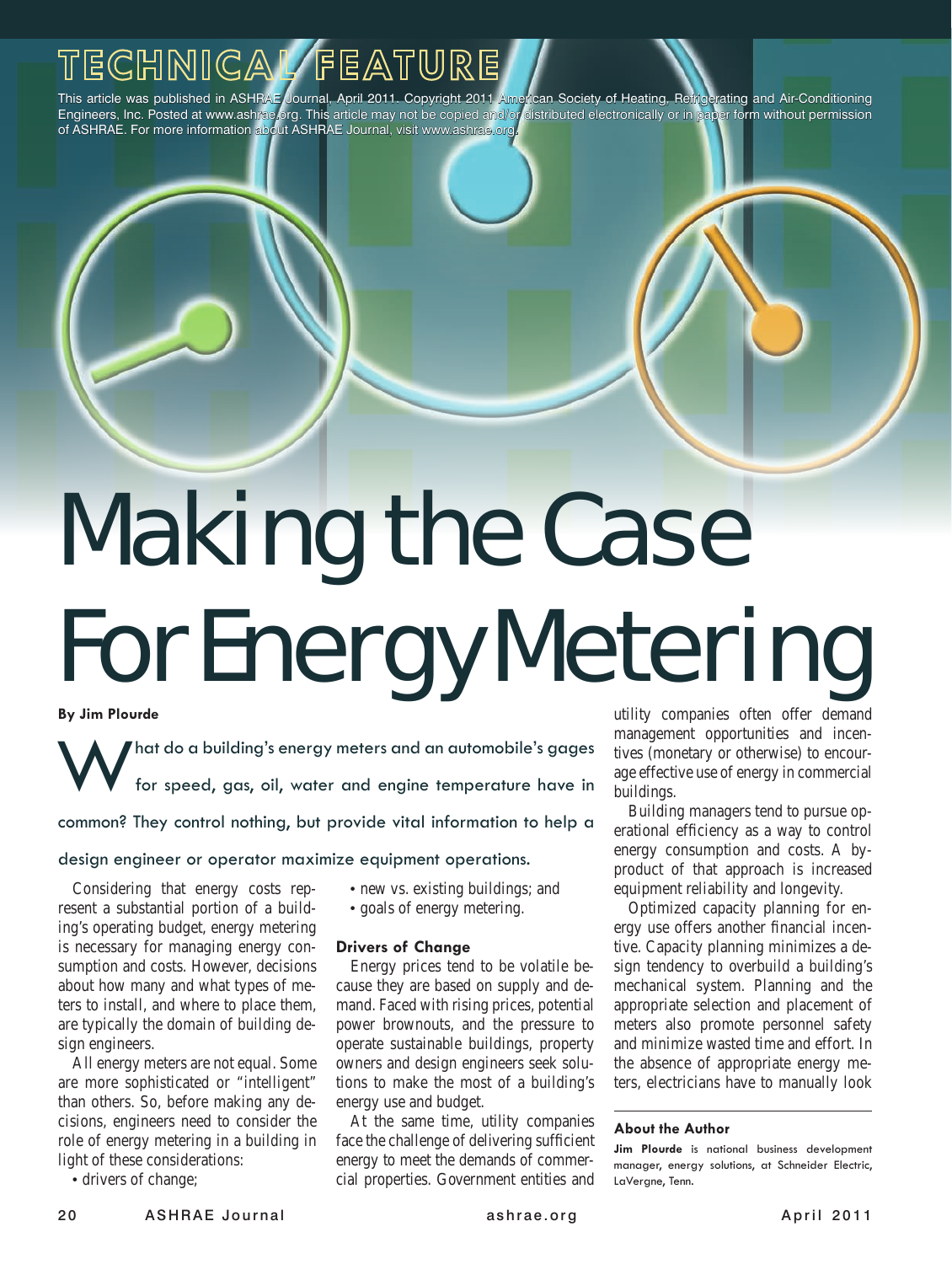for tripped breakers, which expose them to arc flashes and other dangers. Meters also eliminate guesswork and save time by quickly pinpointing problems.

#### **New vs. Existing Buildings**

In a new building, design engineers have an opportunity to assess and specify the latest technologies. The staff is unencumbered by existing systems, but will need training on the new metering system.

New metering systems offer interoperability with other systems (such as energy management systems and building management systems) because engineers can design them to operate on platforms based on open standards. In addition, a new installation requires all new energy meters and possibly a separate network to process the data from these meters. As a result, the initial investment is greater than it would be to just add points to an existing system.

In an existing building, installing additional energy monitoring points may reduce overall costs because the equipment and network are already in place. However, equipment interoperability may become an issue when adding new points.

If an existing power monitoring system operates smoothly, it offers proven, known value. System expansion, however, may be complicated by the need to install system-compatible metering points. The use of noncompatible metering devices could lead to limited functionality (e.g., one brand of meter data management software may not be able to read the advanced registers in a different brand of meters).

# **Goals of Energy Metering**

The rationale for installing energy meters is twofold: to control energy consumption/costs and to improve equipment energy use/reliability.

#### Controlling Energy Consumption and Costs

The savings realized by a metering program depend largely on the actions taken with the meter data. Estimates of energy savings have ranged from 1% to 20%, depending on the application of the metering systems (*Table 1*). The low-end savings of 0% to 2% is generally attributed to the "Hawthorne Effect," a phenomenon whereby individual behaviors may be altered as a result of the individuals knowing that they are being studied. These savings quickly erode if the occupants realize that the meter data is not being used. To maximize energy savings, the meter data must be used to drive action.

Managing equipment based on real-time needs helps maximize the efficiency of building equipment and systems. For instance, turning off certain equipment after-hours will conserve energy and eliminate unnecessary costs associated with operations and maintenance.

Time of use or load shifting impacts energy use by staggering when systems start and when they perform certain operations (e.g., precooling a building during off-peak periods). Allocating costs based on consumption—whether the information simply raises awareness among users rather than actually billing them for their energy use—can be an effective way to promote energy conservation and help control costs.

Intelligent metering systems enable building owners to take advantage of demand management opportunities (e.g., utility company incentives to prechill a building or reduce energy consumption during peak periods) and to calculate needs based on historical records. They also validate energy conservation measures, enabling design engineers or building engineers to build a business case for purchasing new equipment or modifying an existing system.

#### Justifying the Cost of a Metering System

Not every facility warrants a metering system, and a simple way to cost-justify a utility meter was developed by the U.S. Department of Energy:

$$
\underbrace{\left(\left(\frac{\text{Insteadled Cost}}{\text{Desired Simple Payback}}\right) + \text{Annual Cost}\right)}_{\% \text{ Annual Savings}} = \underbrace{\text{Minimum Annual} }_{\text{Electric Bill}}
$$

*where*

*Installed Cost* is the total cost to purchase, install and commission the meter.

*Desired Simple Payback* represents the number of years it will take the metering system to produce the cost savings equal to the installed cost. In the federal sector, the simple payback period should be 10 years or less.

*Annual Cost* is the total annual cost of the fees and expenses to cover communications, data collection and storage, data analysis, as well as meter operations and maintenance.

*Percent Annual Savings* is the estimated cost savings benefits to be realized from the productive use of the metered data (typically a minimum of 2%).

#### Improving Equipment Use and Reliability

Modern mechanical systems (e.g., chillers, compressors, VFDs, lighting ballasts) generally rely on advanced electronics for their control and operation. Because electronics are sensitive to power quality, mechanical systems may be adversely affected by over- and under-voltage, surges, spikes, transients and harmonics. Advanced submetering systems detect these damaging, power quality events and alert system operators so they can take remedial action before damage occurs.

Building and design engineers can improve equipment use by accurately measuring how much equipment and electrical capacity are required for optimum building operation. "Right sizing" mechanical and electrical systems enables engineers to not only improve system efficiencies, but also to better manage utility costs and possibly delay capital expenditures for replacement or expansion systems until absolutely necessary.

#### **Specifying the Right Meter**

Energy travels from a utility company's power supply into a facility's electrical distribution (ED) system, with the energy handoff occurring at a "service entrance." In a large commercial building, the service entrance typically sends the high-voltage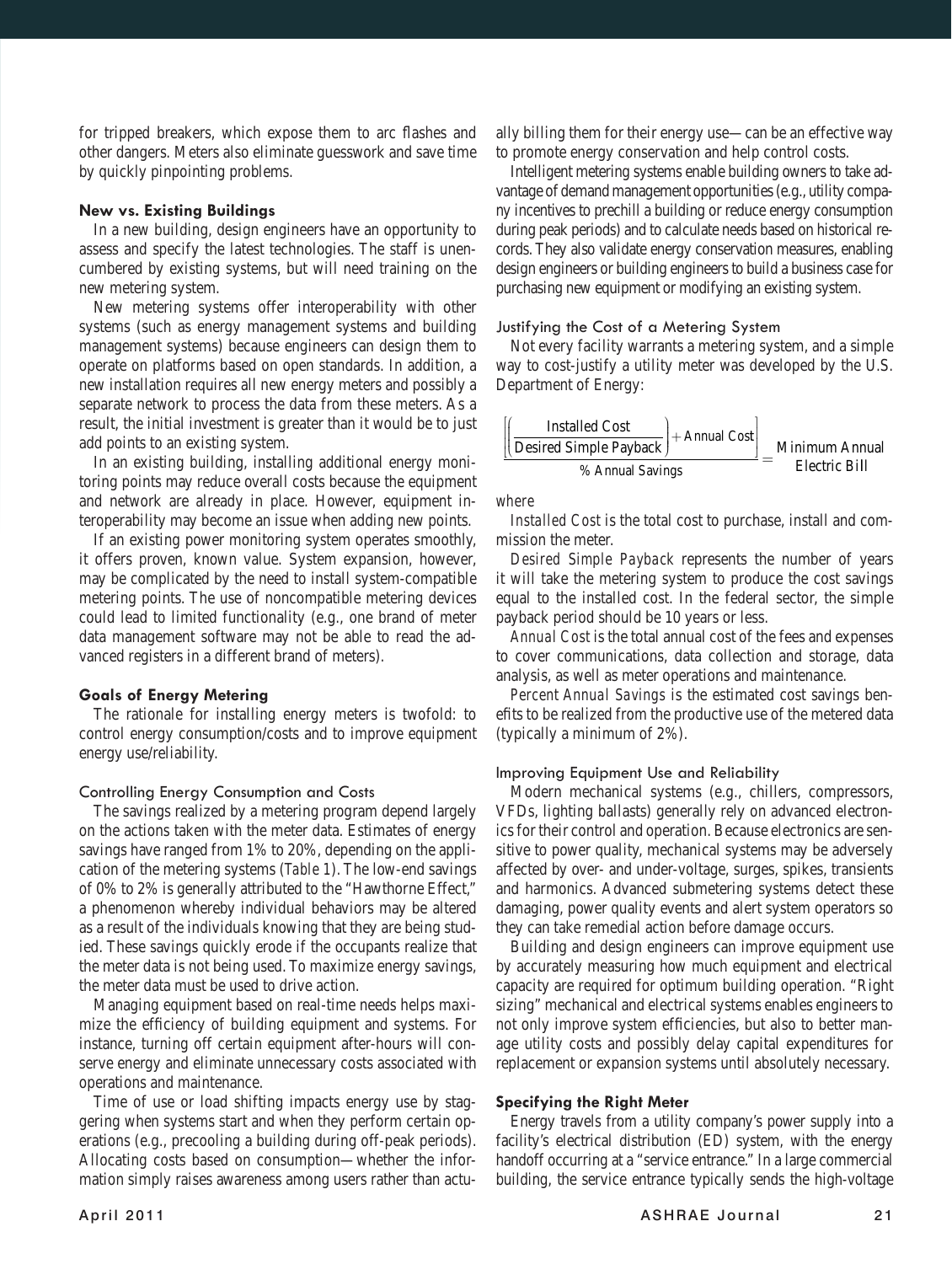energy (e.g., 13.3 kV or 21 kV) to a substation, which "steps down" the voltage to a more usable level before feeding it into a facility's subsidiary circuits (*Figure 1*).

#### Value of Intelligent Meters

More than just metering devices, intelligent meters can take measurements, store data and respond to new information. They serve on a building's front line, continuously gathering data and carrying out tasks. Some meters have advanced control functionality to accomplish the tasks of other intelligent devices (e.g.,

| <b>Action</b>                                         | <b>Observed Savings</b>                                                                                                                                      |
|-------------------------------------------------------|--------------------------------------------------------------------------------------------------------------------------------------------------------------|
| <b>Installation of Meters</b>                         | 0% to 2% The Hawthorne Effect                                                                                                                                |
| <b>Bill Allocation Only</b>                           | <b>2.5% to 5% Improved Occupant Awareness</b>                                                                                                                |
| <b>Building Tune-Up</b><br><b>And Load Management</b> | 5% to 15% Improved Awareness, Identification of Simple Opera-<br>tions and Maintenance Improvements and Managing Demand<br>Loads Per Electric Rate Schedules |
| Ongoing<br>Commissioning                              | <b>15% to 45%</b> Improved Awareness, Ongoing Identification of<br>Simple Operations and Maintenance Improvements and Con-<br>tinuing Management Attention   |

**Table 1:** Expected energy savings from utility metering.

relays, power logic controllers [PLCs], and remote terminal units [RTUs]). Ultimately, these intelligent meters reduce the cost of materials, equipment and commissioning time required to build a power monitoring system.

For example, installing an intelligent "shadow meter" at the service entrance enables a building manager to validate the amount of energy the utility company actually hands off and also provides an opportunity to perform a power quality analysis. Validating the energy handoff minimizes the potential for

utility bill discrepancies. Advanced metering capabilities perform tasks such as waveform analysis to ensure the quality of the power coming into the building.

In its simplest form, utility monitoring software processes the data collected by a meter and displays the information in a usable format. More advanced software solutions offer a combination of energy information and control capabilities that can simultaneously address diverse needs ranging from billing to load aggregation and cost allocation.

*Advertisement formerly in this space. Advertisement formerly in this space.*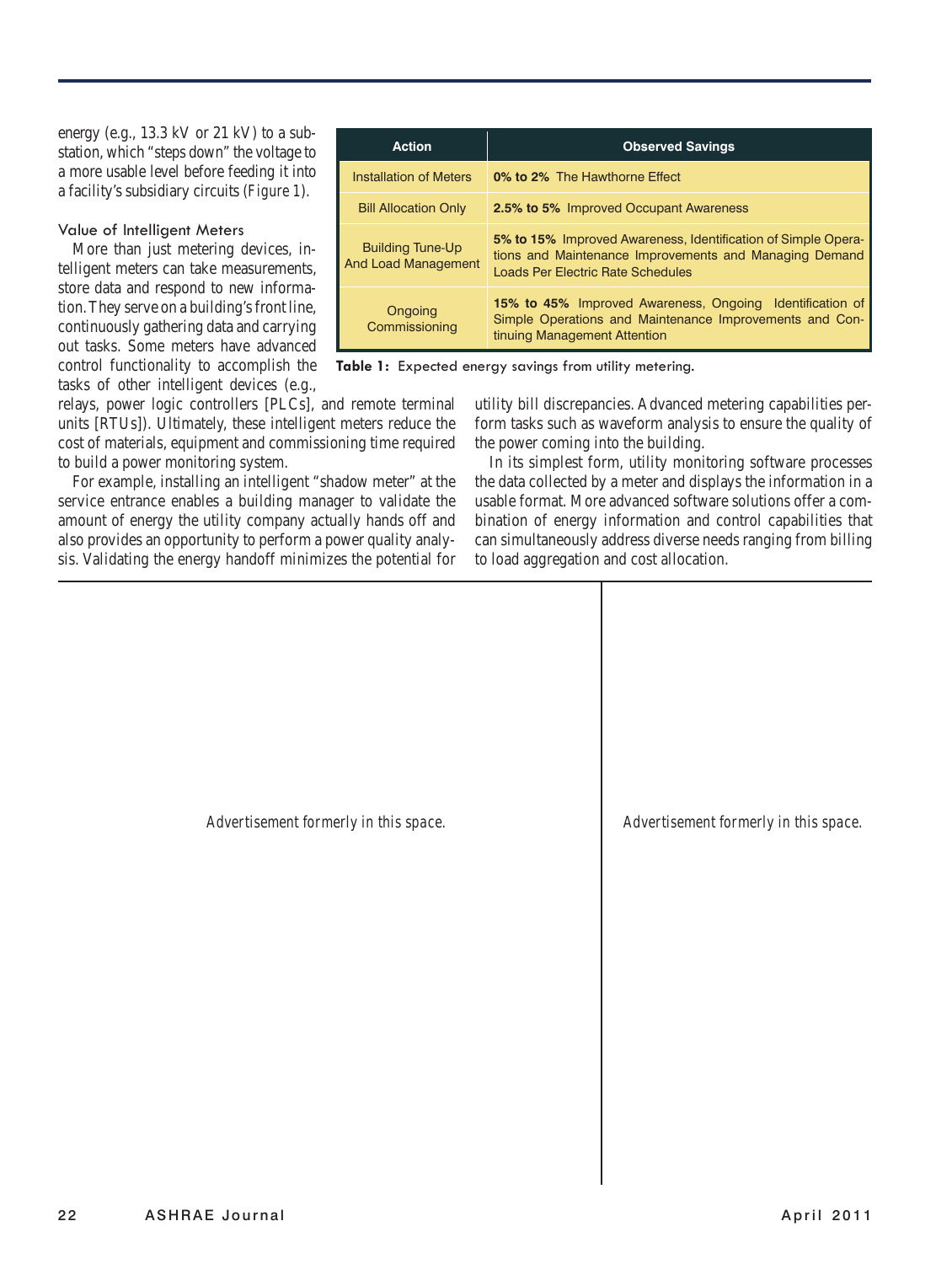

**Figure 1:** Typical metering points in a power distribution system.

#### Metering vs. Submetering

No hard and fast definitions are known for these terms. Submetering is typically thought of as an element of branch circuitlevel monitoring through device monitoring—such as monitoring an individual piece of equipment or an end-user device.

The size of power monitoring systems will vary from one installation to another. Small systems often include metering of the service entrance(s) only, whereas campus environments often include additional monitoring points in every building, as well as individually submetered branches or devices. Ultimately, the size and complexity of a metering system will depend on its purpose.

For instance, submetering provides the ability to monitor individual tenants with regard to their energy consumption in order to bill them accordingly. Or, submetering may be used to determine how much energy individual chillers use, flagging unusual use that might be attributable to malfunctioning equipment. Submetering provides actionable information for decision-makers.

### Why Data Quality Matters

Enterprise-level systems often fail as a result of poor data quality. Problems with data quality can then lead to incorrect information or conclusions—or even to premature system abandonment.

Data quality engines within a submetering system run data validation routines on a user-defined schedule. The system identifies potential data quality problems, as well as missing data, that can be corrected manually or automatically.

Manual correction involves addressing flagged data points and changing values through a data editing tool. Automatic data correction can take many forms, using data interpolation to correct for data jitter, duplicates, and nulls and voids. Whether imposed manually or automatically, all changes to the data in an energy monitoring system must have a complete audit trail to identify who made the changes-and when.

#### **Weighing the Differences**

More than one way exists to achieve the desired outcome: usable information for decision-makers. For example, a power utility metering system plays a vital role in a strategic energy action plan by ensuring that the initial energy and cost savings do not erode over time. Power meter installations, monitoring services, energy efficiency analysis and energy bill verification help achieve this goal.

Another effective alternative is an enterprise energy management (EEM) system, which provides energy-related business intelligence for stakeholders and offers one of the most effective ways to maintain benefits from a strategic energy action plan.

Essentially, an EEM system collects energy-relevant data pertaining to consumption of things such as water, compressed air, electricity and natural gas; it also considers other factors such as steam values, energy production information and outside air temperature. An EEM system collates all the information and then presents it to stakeholders in the form of actionable business intelligence in a customizable dashboard.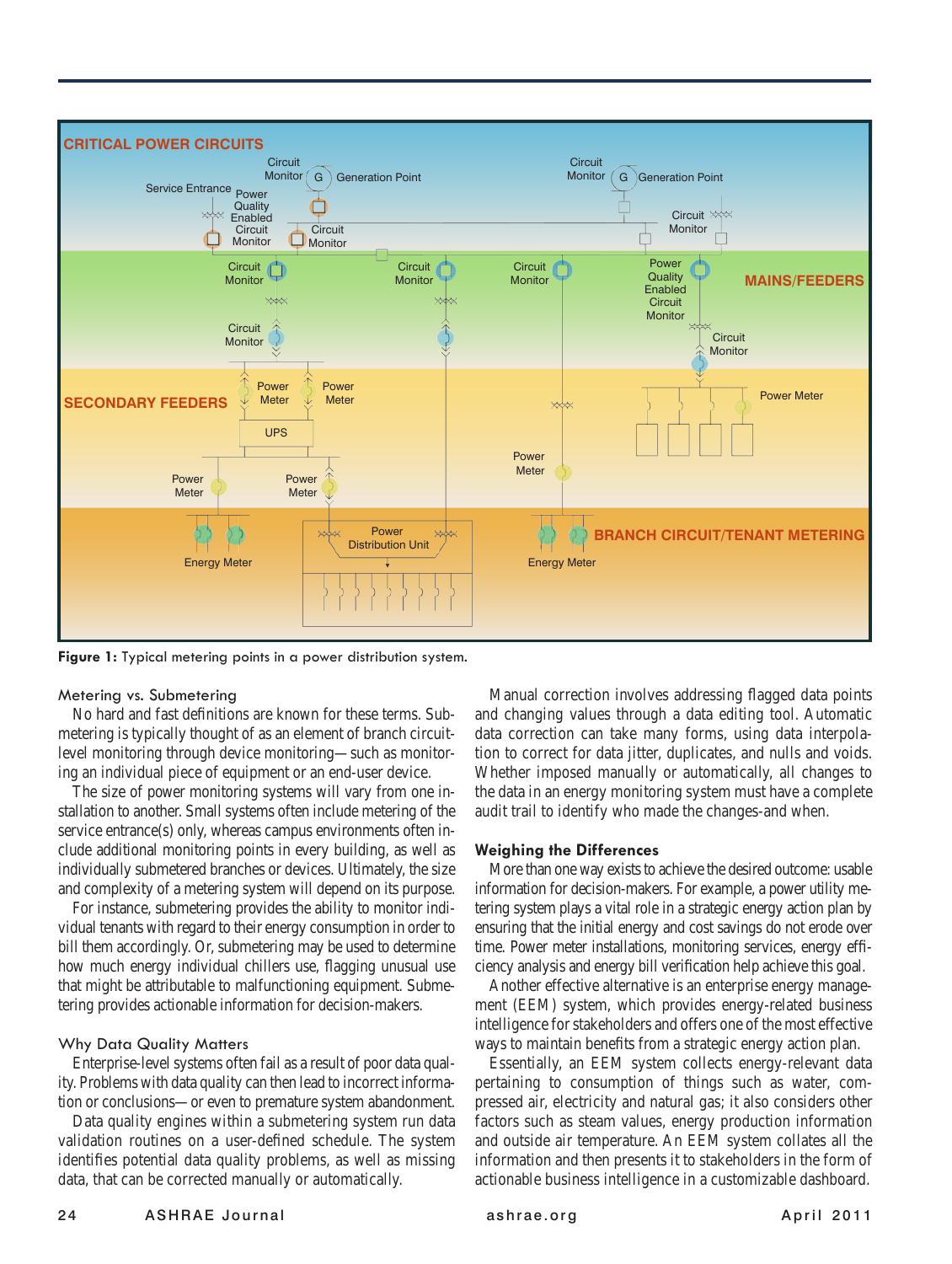# Getting Data From Here to There

Communication links transport data from the meter to other system software or devices. Software and meters generally communicate with each other through serial or Ethernet links.

Ultimately, energy meters send their data either directly to another system or through a database exchange to a meter data management/aggregation system or a building management

system (BMS). Although most BMS tools allow for basic energy data trending and reporting, they lack the functionality required to reap the full benefit of having advanced, energy metering devices.

Data sent to a BMS enables a building manager to take advantage of applications ranging from demand control and load shedding or to a demand response program or an on-site power

> generator for supplemental energy during peak periods.

> Data sent to an energy analytics tool offers building managers the ability to generate bills for tenant energy use, allocate costs to users or devices, analyze power quality (critical for tenants operating a computer center), and model "what-if" scenarios that might impact energy demands.

> Interestingly, power quality analysis offers a very effective event direction/ detection tool. For instance, it can pinpoint where an event occurred-down to the device or circuit level. This capability ultimately saves time and money to pinpoint and remedy a problem.

# How to Leverage Data

Getting the most out of the data requires importing it into an advanced, energy analytics tool. This tool aggregates energy-related data from disparate systems and provides various levels of cost allocation, billing analysis, normalization (regression analysis and comparison of consumption in different regions), greenhouse gas (GHG) analysis and energy modeling.

Building managers can study the information an EEM system provides to discover new ways to better manage energy use or troubleshoot existing challenges. For example, a building manager or engineer can use an EEM system to model one utility rate against another, or to determine if one department's energy use is egregiously higher than that of others. More important, the information provides a starting point for investigating and addressing concerns.

### **Determining What Matters**

Software needs to be scalable so that a system can start small and grow as needs change. Connectivity with other utility meters (water, gas, steam, etc.) is often provided through multiple-

#### *Advertisement formerly in this space.*